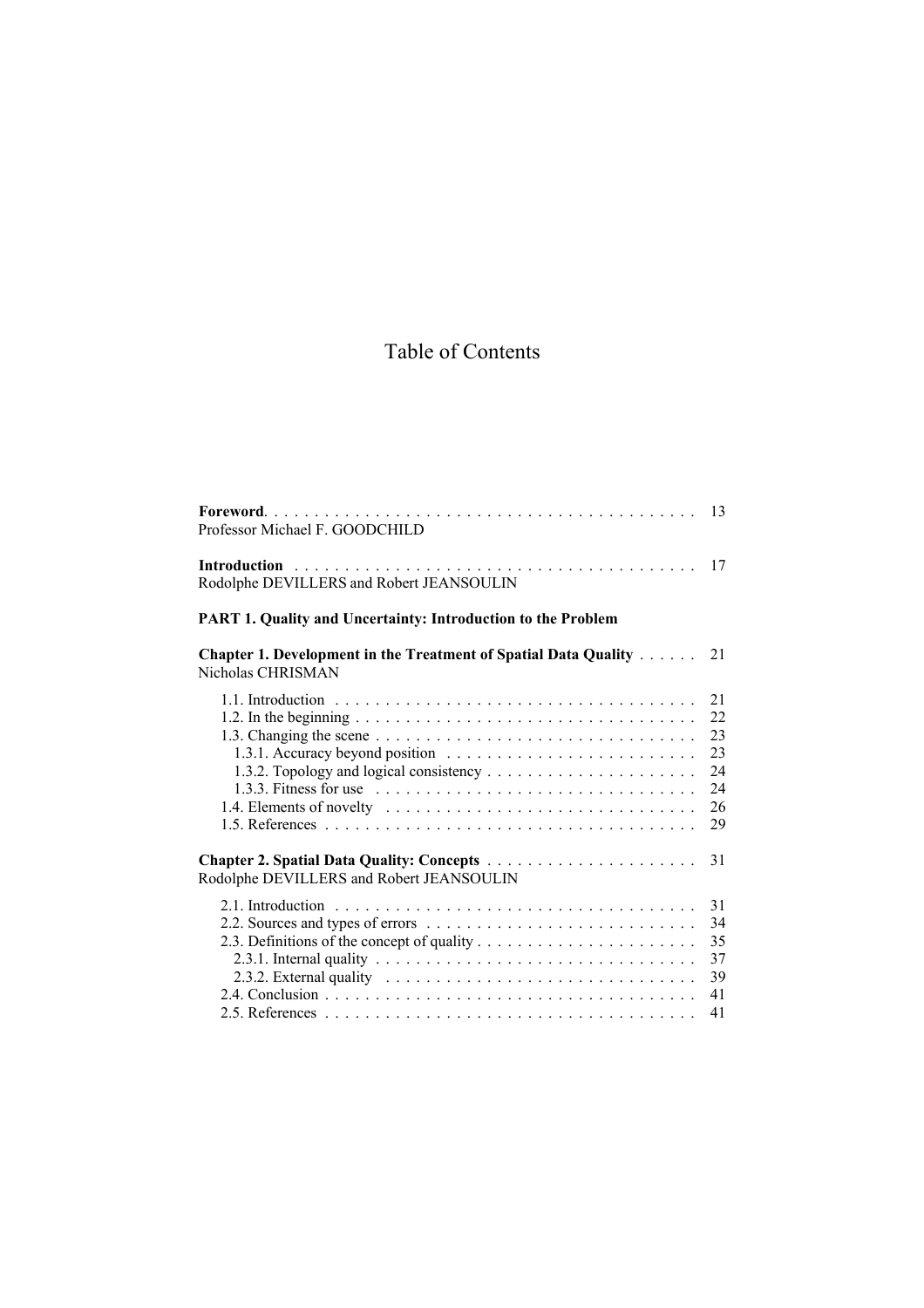| Peter FISHER, Alexis COMBER and Richard WADSWORTH                                                      | <b>Chapter 3. Approaches to Uncertainty in Spatial Data</b> 43 |
|--------------------------------------------------------------------------------------------------------|----------------------------------------------------------------|
|                                                                                                        | 43                                                             |
| 3.2. The problem of definition $\ldots \ldots \ldots \ldots \ldots \ldots \ldots \ldots \ldots \ldots$ | 45                                                             |
| 3.2.1. Examples of well-defined geographical objects                                                   | 46                                                             |
| 3.2.2. Examples of poorly defined geographical objects                                                 | 47                                                             |
| $3.3.$ Error                                                                                           | 48                                                             |
|                                                                                                        | 50                                                             |
|                                                                                                        | 51                                                             |
|                                                                                                        | 52                                                             |
|                                                                                                        | 54                                                             |
|                                                                                                        | 54                                                             |
|                                                                                                        | 55.                                                            |
|                                                                                                        | 56                                                             |
|                                                                                                        | 56                                                             |

# **PART 2. Academic Case Studies: Raster, Chloropleth and Land Use**

| Chapter 4. Quality of Raster Data<br>Serge RIAZANOFF and Richard SANTER | 61 |
|-------------------------------------------------------------------------|----|
|                                                                         | 61 |
|                                                                         | 62 |
| 4.2.1. Image reference system and modeling of the viewing geometry      | 63 |
| 4.2.1.1. Image reference system in matrix representation                | 63 |
|                                                                         | 64 |
|                                                                         | 65 |
|                                                                         | 66 |
|                                                                         | 68 |
|                                                                         | 68 |
|                                                                         | 69 |
|                                                                         | 69 |
|                                                                         | 69 |
|                                                                         | 70 |
|                                                                         | 71 |
|                                                                         | 71 |
|                                                                         | 71 |
|                                                                         | 72 |
|                                                                         | 73 |
|                                                                         | 73 |
| 4.2.3.2. Global defects of internal geometry                            | 73 |
|                                                                         | 75 |
| 4.2.4. Localization control and global models                           | 79 |
|                                                                         | 79 |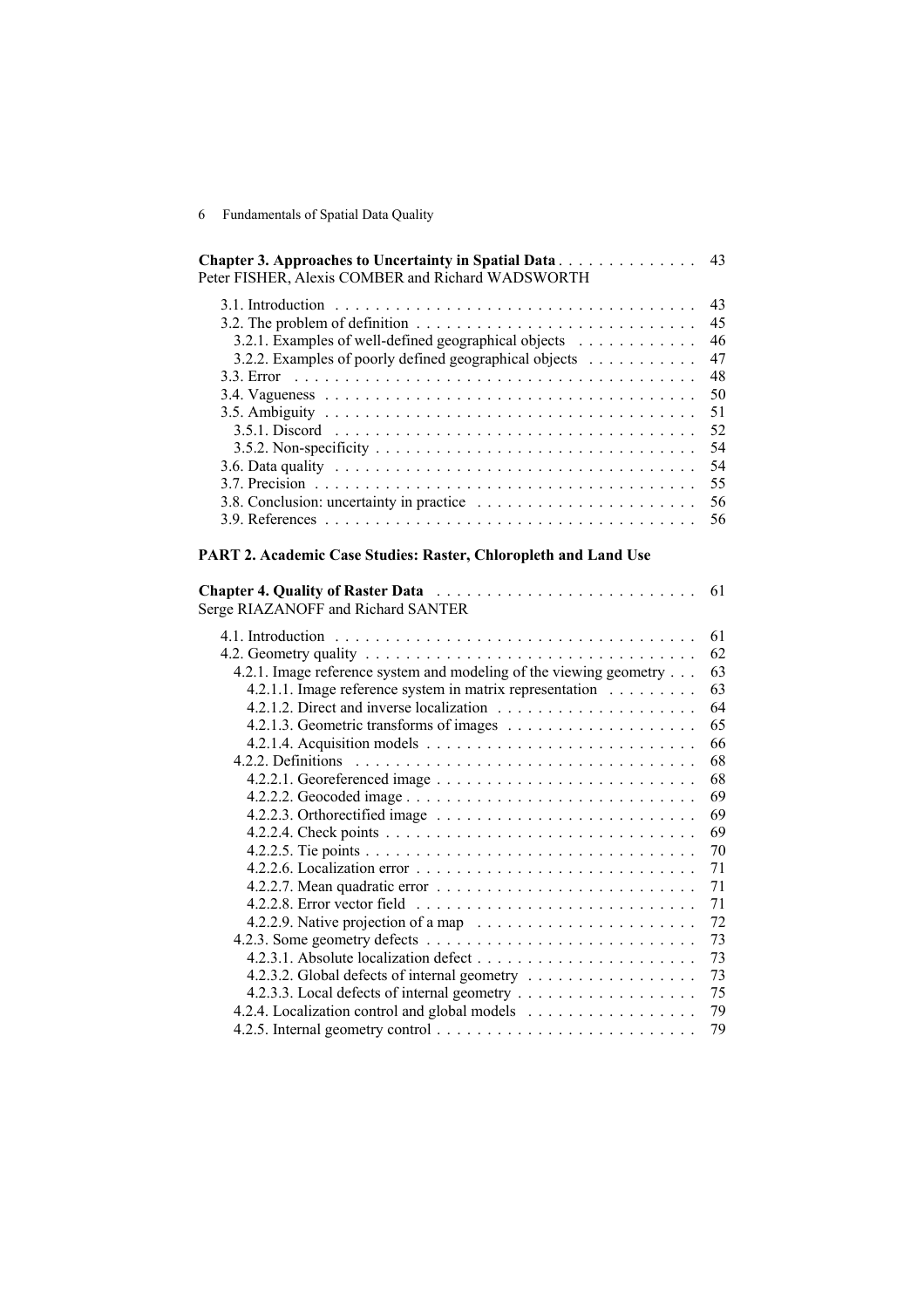## Table of Contents 7

|                                                                                       | 81                                                                                             |
|---------------------------------------------------------------------------------------|------------------------------------------------------------------------------------------------|
|                                                                                       | 81                                                                                             |
|                                                                                       | 82                                                                                             |
|                                                                                       | 83                                                                                             |
|                                                                                       | 83                                                                                             |
|                                                                                       | 83                                                                                             |
|                                                                                       | 83                                                                                             |
|                                                                                       | 84                                                                                             |
|                                                                                       | 84                                                                                             |
|                                                                                       | 85                                                                                             |
|                                                                                       | 86                                                                                             |
|                                                                                       | 87                                                                                             |
| <b>Chapter 5. Understanding the Nature and Magnitude of Uncertainty</b><br>Kim LOWELL | in Geopolitical and Interpretive Choropleth Maps<br>89                                         |
|                                                                                       | 89                                                                                             |
|                                                                                       | 91                                                                                             |
|                                                                                       | 5.2.1. Locational uncertainty in geopolitical maps<br>91                                       |
|                                                                                       | 93<br>5.2.2. Attribute uncertainty in geopolitical maps                                        |
|                                                                                       | 94                                                                                             |
|                                                                                       | 5.3.1. Construction of interpretive polygonal maps<br>94                                       |
|                                                                                       | 5.3.2. Uncertainty in boundaries of interpretive polygonal maps<br>96                          |
|                                                                                       | 5.3.3. Uncertainty in attributes of interpretive polygonal maps<br>98                          |
|                                                                                       |                                                                                                |
|                                                                                       | 103                                                                                            |
|                                                                                       | 104                                                                                            |
| Chapter 6. The Impact of Positional Accuracy on the Computation                       |                                                                                                |
|                                                                                       |                                                                                                |
| Alfred STEIN and Pepijn VAN OORT                                                      |                                                                                                |
|                                                                                       |                                                                                                |
|                                                                                       |                                                                                                |
|                                                                                       |                                                                                                |
|                                                                                       | 6.2.2. The meta-model for spatial data quality $\ldots \ldots \ldots \ldots \ldots \ldots$ 110 |
|                                                                                       |                                                                                                |
|                                                                                       |                                                                                                |
|                                                                                       |                                                                                                |
|                                                                                       |                                                                                                |
|                                                                                       |                                                                                                |
|                                                                                       |                                                                                                |
|                                                                                       |                                                                                                |
|                                                                                       |                                                                                                |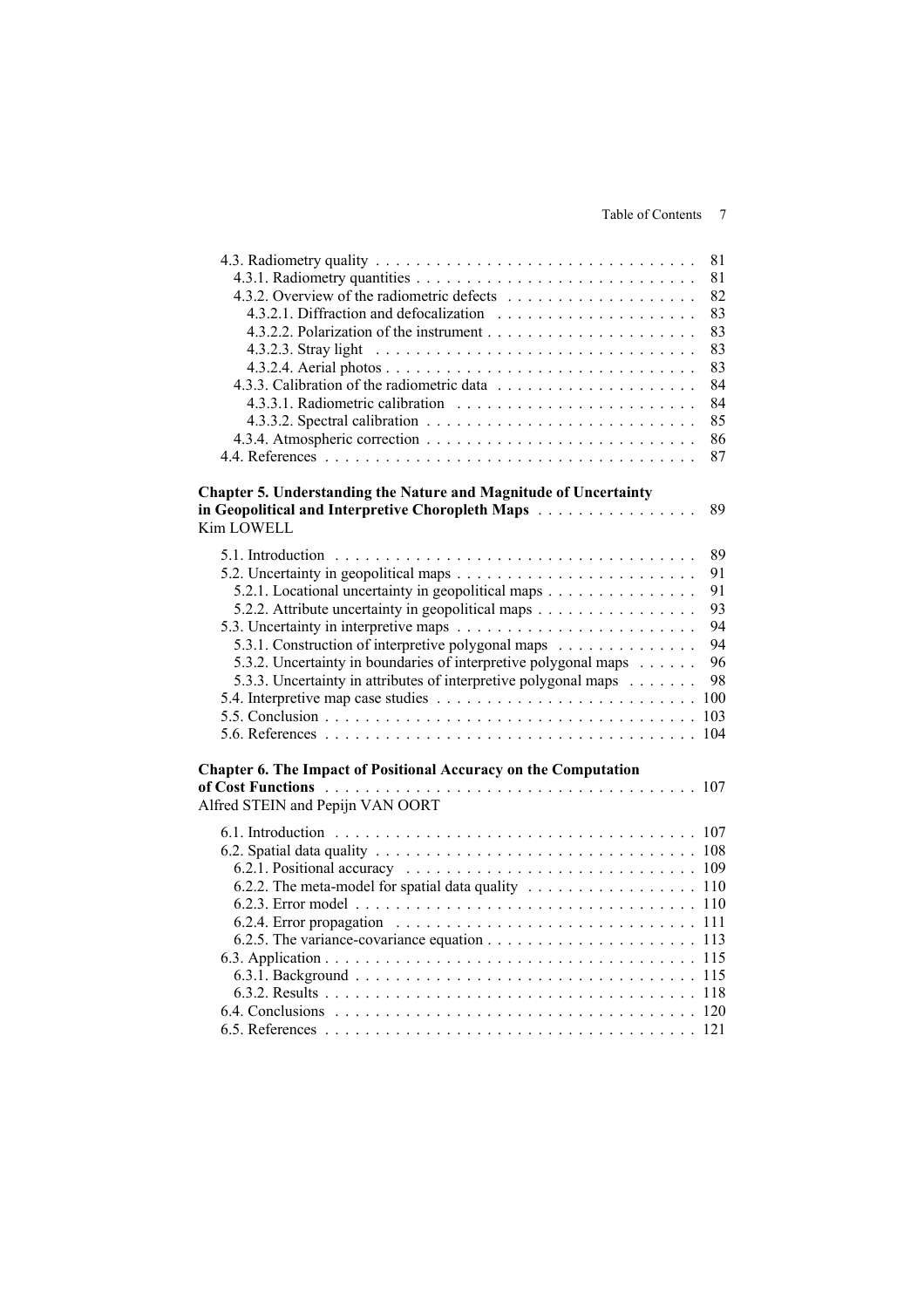| <b>Chapter 7. Reasoning Methods for Handling Uncertain Information</b><br>Alexis COMBER, Richard WADSWORTH and Peter FISHER |  |
|-----------------------------------------------------------------------------------------------------------------------------|--|
|                                                                                                                             |  |
|                                                                                                                             |  |
| 7.3. Well-defined objects: error, probability, and Bayes 125                                                                |  |
| 7.4. Poorly-defined objects: spatial extent, vagueness, and fuzzy-set theory 127                                            |  |
| 7.5. Poorly defined specification: ambiguity, discord, non-specificity                                                      |  |
|                                                                                                                             |  |
|                                                                                                                             |  |
| 7.5.2. Using expert knowledge to reason with uncertainty 130                                                                |  |
|                                                                                                                             |  |
| 7.5.3.1. Discord, experts and Dempster-Shafer theory of evidence 131                                                        |  |
| 7.5.3.2. Non-specificity, experts, and qualitative reasoning                                                                |  |
|                                                                                                                             |  |
|                                                                                                                             |  |
|                                                                                                                             |  |

#### **PART 3. Internal Quality of Vector Data: Production, Evaluation and Documentation**

**Chapter 8. Vector Data Quality: A Data Provider's Perspective** . . . . . . . . 141 Jenny HARDING

| 8.3.2. Data providers' understanding of user needs 144              |
|---------------------------------------------------------------------|
| 8.4. Recognizing quality elements in vector data 145                |
|                                                                     |
|                                                                     |
|                                                                     |
|                                                                     |
|                                                                     |
|                                                                     |
|                                                                     |
| 8.5. Quality in the capture, storage, and supply of vector data 151 |
| 8.5.1. Overview of the data capture to supply process 151           |
|                                                                     |
|                                                                     |
|                                                                     |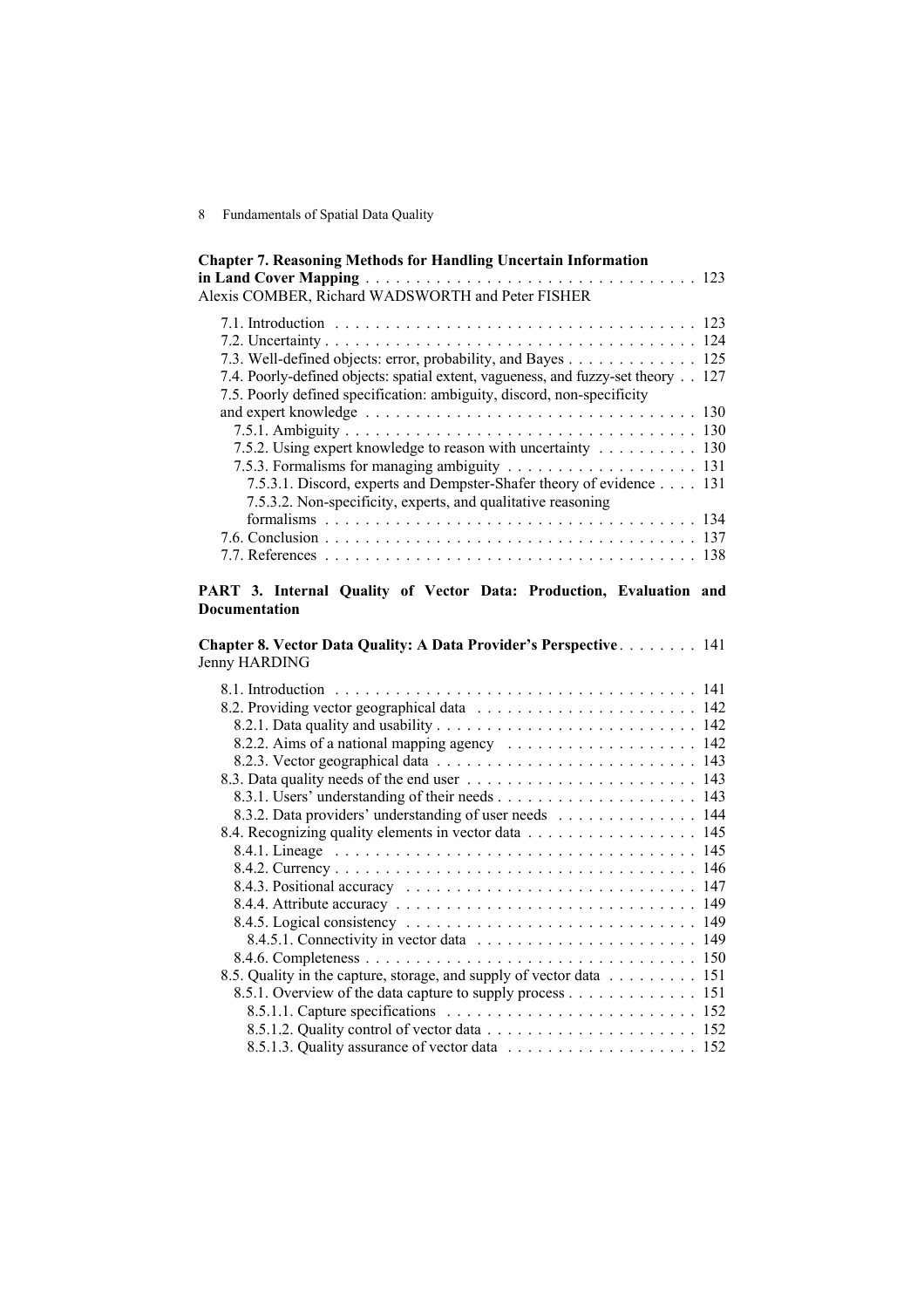Table of Contents 9

| 8.5.2.2. Photogrammetric capture of vector data 154                                                 |  |
|-----------------------------------------------------------------------------------------------------|--|
|                                                                                                     |  |
| 8.5.3. Quality in the storage and post-capture processing of vector data 155                        |  |
| 8.5.4. Quality in vector data product creation and supply 155                                       |  |
| 8.6. Communication of vector data quality information to the user 156                               |  |
|                                                                                                     |  |
|                                                                                                     |  |
| Chapter 9. Spatial Integrity Constraints: A Tool for Improving the Internal                         |  |
|                                                                                                     |  |
| Sylvain VALLIERES, Jean BRODEUR and Daniel PILON                                                    |  |
|                                                                                                     |  |
|                                                                                                     |  |
|                                                                                                     |  |
| 9.3. Topological relations and international geomatics standards 166                                |  |
| 9.4. Definitions and concepts: the components of integrity constraints 168                          |  |
|                                                                                                     |  |
| 9.4.1.1. The extension tangent $\ldots \ldots \ldots \ldots \ldots \ldots \ldots \ldots \ldots 169$ |  |
|                                                                                                     |  |
|                                                                                                     |  |
|                                                                                                     |  |
|                                                                                                     |  |
| 9.5. Documentation and use of integrity constraints 173                                             |  |
| 9.5.1. Documenting spatial integrity constraints 173                                                |  |
| 9.5.2. Validation of integrity constraints (inconsistency) 174                                      |  |
| 9.6. Production and validation of geographic data 175                                               |  |
| 9.6.1. Validating the spatial integrity of geographic data 175                                      |  |
|                                                                                                     |  |
|                                                                                                     |  |
|                                                                                                     |  |
| Chapter 10. Quality Components, Standards, and Metadata 179                                         |  |
| Sylvie SERVIGNE, Nicolas LESAGE and Thérèse LIBOUREL                                                |  |
|                                                                                                     |  |
|                                                                                                     |  |
|                                                                                                     |  |
|                                                                                                     |  |
|                                                                                                     |  |
|                                                                                                     |  |
|                                                                                                     |  |
|                                                                                                     |  |
|                                                                                                     |  |
|                                                                                                     |  |
|                                                                                                     |  |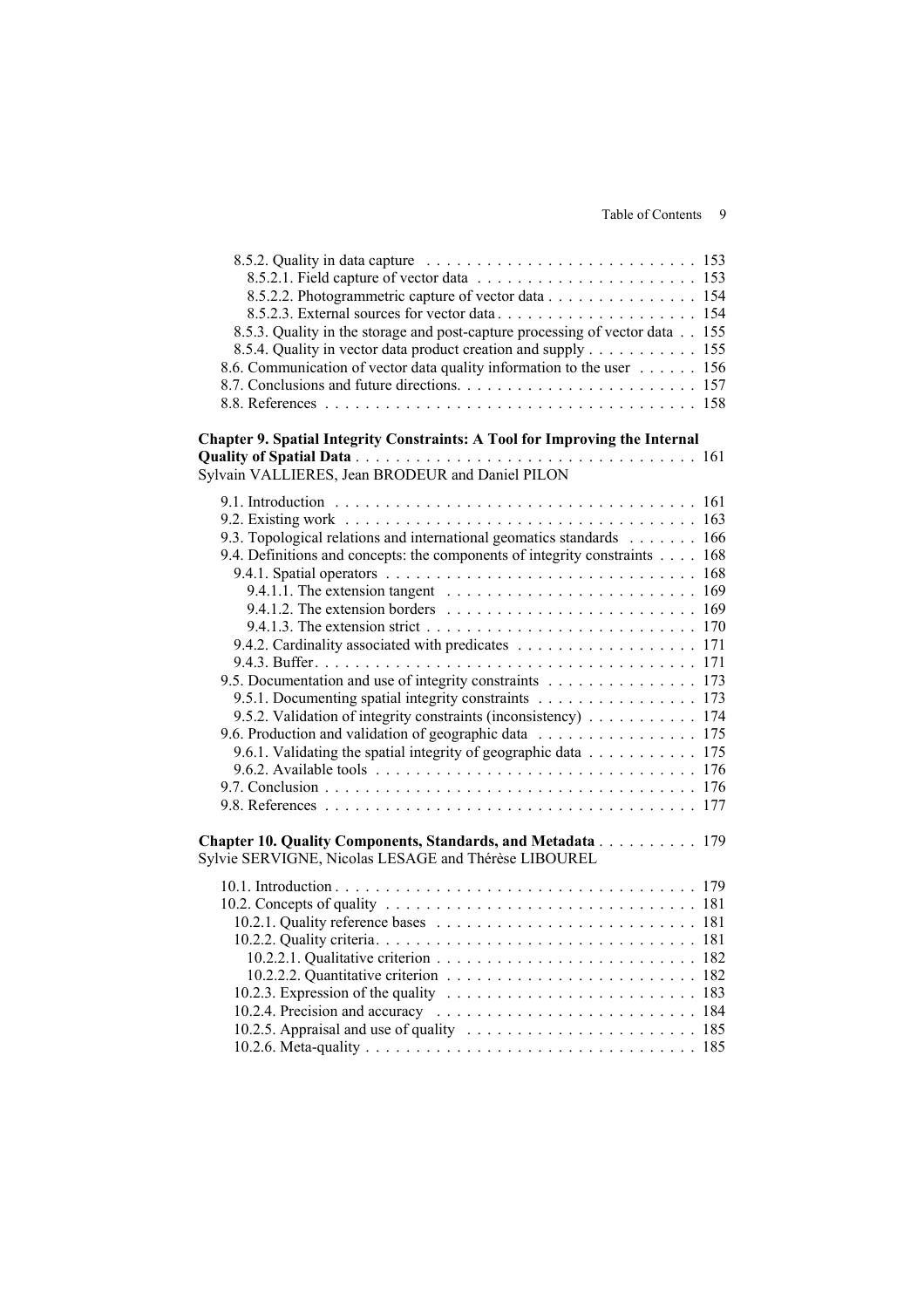| 10.3.2. Positional accuracy or geometric accuracy 187              |
|--------------------------------------------------------------------|
| 10.3.3. Attribute accuracy or semantic accuracy 188                |
|                                                                    |
|                                                                    |
|                                                                    |
|                                                                    |
|                                                                    |
| 10.3.9. Quality criteria: difficulties and limitations. 196        |
| 10.4. Quality and metadata as seen by standards 197                |
|                                                                    |
| 10.4.2. Background of geographic information standards 198         |
| 10.4.3. Standards relating to metadata and quality 201             |
| 10.4.4. Theoretical analysis of ISO/TC 211 standards 202           |
|                                                                    |
|                                                                    |
|                                                                    |
| 10.4.4.4. ISO 19138 preliminary draft technical specification 205  |
| 10.4.5. Standardized implementation of metadata and quality<br>205 |
|                                                                    |
| 10.4.5.2. The model for exchange by transmission. 206              |
|                                                                    |
|                                                                    |
|                                                                    |
|                                                                    |

# **PART 4. External Quality: Communication and Usage**

| <b>Chapter 11. Spatial Data Quality Assessment and Documentation Almanushing Chapter 11. Spatial Data Quality Assessment and Documentation Almanushing 2012</b> |  |
|-----------------------------------------------------------------------------------------------------------------------------------------------------------------|--|
| Jean-François HANGOUËT                                                                                                                                          |  |

| 11.2. Denotation as a radical quality aspect of geographical data 213   |
|-------------------------------------------------------------------------|
| 11.3. Sources for the fluctuations in denotation 214                    |
|                                                                         |
|                                                                         |
| 11.3.3. Realization of the model of operations 216                      |
| 11.3.4. Realization of the model of the world 216                       |
|                                                                         |
|                                                                         |
| 11.4.1. General principles for the assessment of denotation quality 220 |
|                                                                         |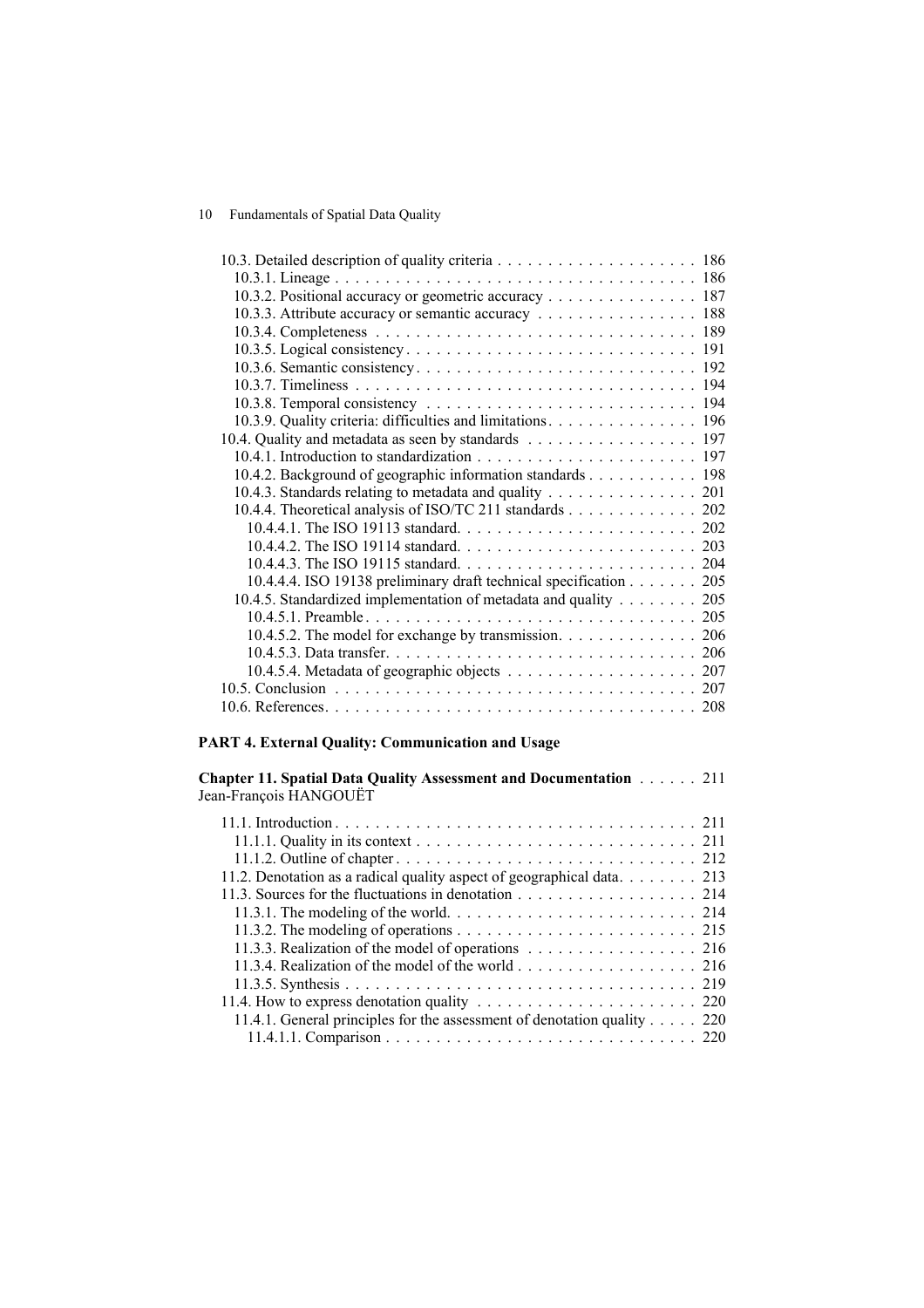| <b>Chapter 12. Communication and Use of Spatial Data Quality</b><br>Rodolphe DEVILLERS and Kate BEARD                                                        | 237 |
|--------------------------------------------------------------------------------------------------------------------------------------------------------------|-----|
|                                                                                                                                                              |     |
|                                                                                                                                                              |     |
| 12.3. Communication of data quality information 240                                                                                                          |     |
|                                                                                                                                                              |     |
|                                                                                                                                                              |     |
|                                                                                                                                                              |     |
|                                                                                                                                                              |     |
|                                                                                                                                                              |     |
| 12.5. Example: multidimensional user manual prototype 247                                                                                                    |     |
|                                                                                                                                                              |     |
|                                                                                                                                                              |     |
| <b>Chapter 13. External Quality Evaluation of Geographical Applications:</b><br>Bérengère VASSEUR, Robert JEANSOULIN, Rodolphe DEVILLERS<br>and Andrew FRANK | 255 |
| 13.1. Introduction                                                                                                                                           |     |
|                                                                                                                                                              |     |
|                                                                                                                                                              |     |
|                                                                                                                                                              |     |
| 13.2.1. Quality definition and external quality 256<br>13.2.2. Complexity of external quality evaluation 258                                                 |     |